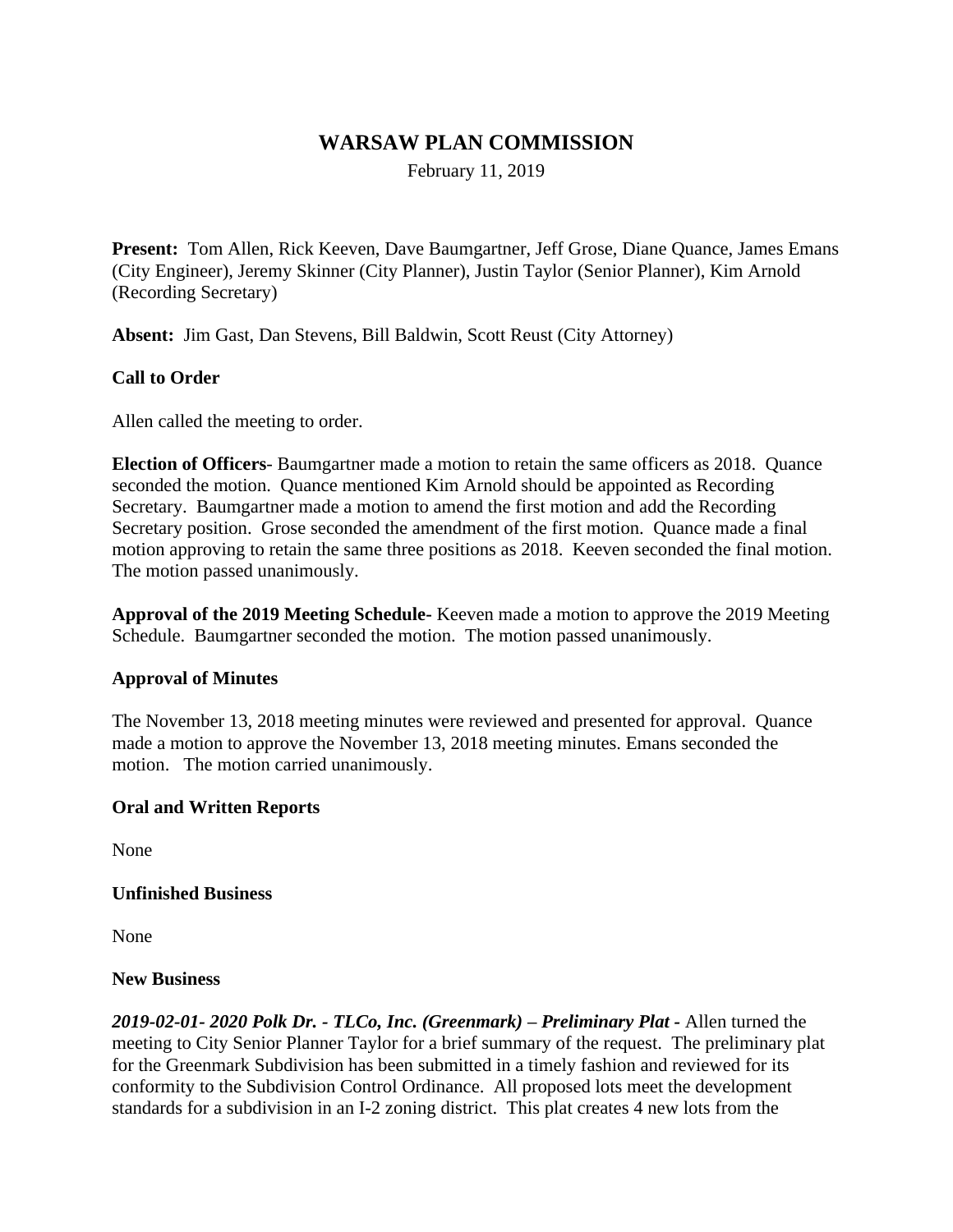original 21.25 acre lot. The subdivision will create access to 200 West via an extension of Polk Dr. The extension of this roadway will accommodate new utility lines.

The following are the requirements for an I-2 District:

- 5,000 Minimum Lot Size
- Minimum setbacks of 15' front, 25' rear, 10' side
- 75 Maximum lot coverage

The proposed plat meets all of the subdivision requirements concerning lot sizes. The plat includes sewer easement and water easements along the south property line. Taylor recommended that the Plan Commission grant preliminary approval for the Greenmark Subdivision as defined by the plat but stipulate that the street name be changed to Polk Dr. to maintain consistency through the Tech Park.

Allen opened the meeting to any person wishing to speak in favor or against the petition. Attorney Steve Snyder, representing the petitioner, was present to answer any questions and explain the request. Discussion followed. Greenmark wishes to name the road John Deere Way. City Planner Skinner explained the road will be a continuation of Polk Dr. and for emergency services and continuity the recommendation of the Planning Department was to call it Polk Dr. No other person spoke for or against the petition. Allen closed the meeting to the public.

Motion was made by Emans to approve *2019-02-01-2020 Polk Dr. - TLCo Inc. (Greenmark)* - *Preliminary Plat* as amended to be named Polk Dr. Grose seconded the motion. The motion passed unanimously.

*2019-02-02-Mariners Drive-Craig Snow/Silveus LLC.-Preliminary and Final Plat-* Allen turned the meeting to Senior Planner Justin Taylor who gave a brief explanation of the request. The preliminary and final replat for the Silveus Park Subdivision has been submitted in a timely fashion and reviewed for its conformity to the Subdivision Control Ordinance. The proposed lot meets all of the development standards for a subdivision in an R-3 zoning district. This plat combines 3 lots to create a single 2.33 acre lot. The subdivision will maintain access to Mariners Dr. and will maintain existing utility easements. The proposed plat meets all of the subdivision requirements for an R-3 zoning district. (see below)

The following are the requirements for an R-3 District:

- $\bullet$  6,000 sq. ft. minimum lot size
- Minimum lot width 50'
- $\bullet$  Minimum setbacks of 20' front, 15' rear, 5' side
- 65% Maximum lot coverage

Access to utilities will remain along the west property line. Since this subdivision does not include any additional public infrastructure, Taylor recommended approval be granted for the preliminary and final replat approval for the Silveus Park Subdivision.

Allen opened the meeting to any person wishing to speak for or against the petition. No person was present to speak for or against the petition. Allen closed the meeting to the public.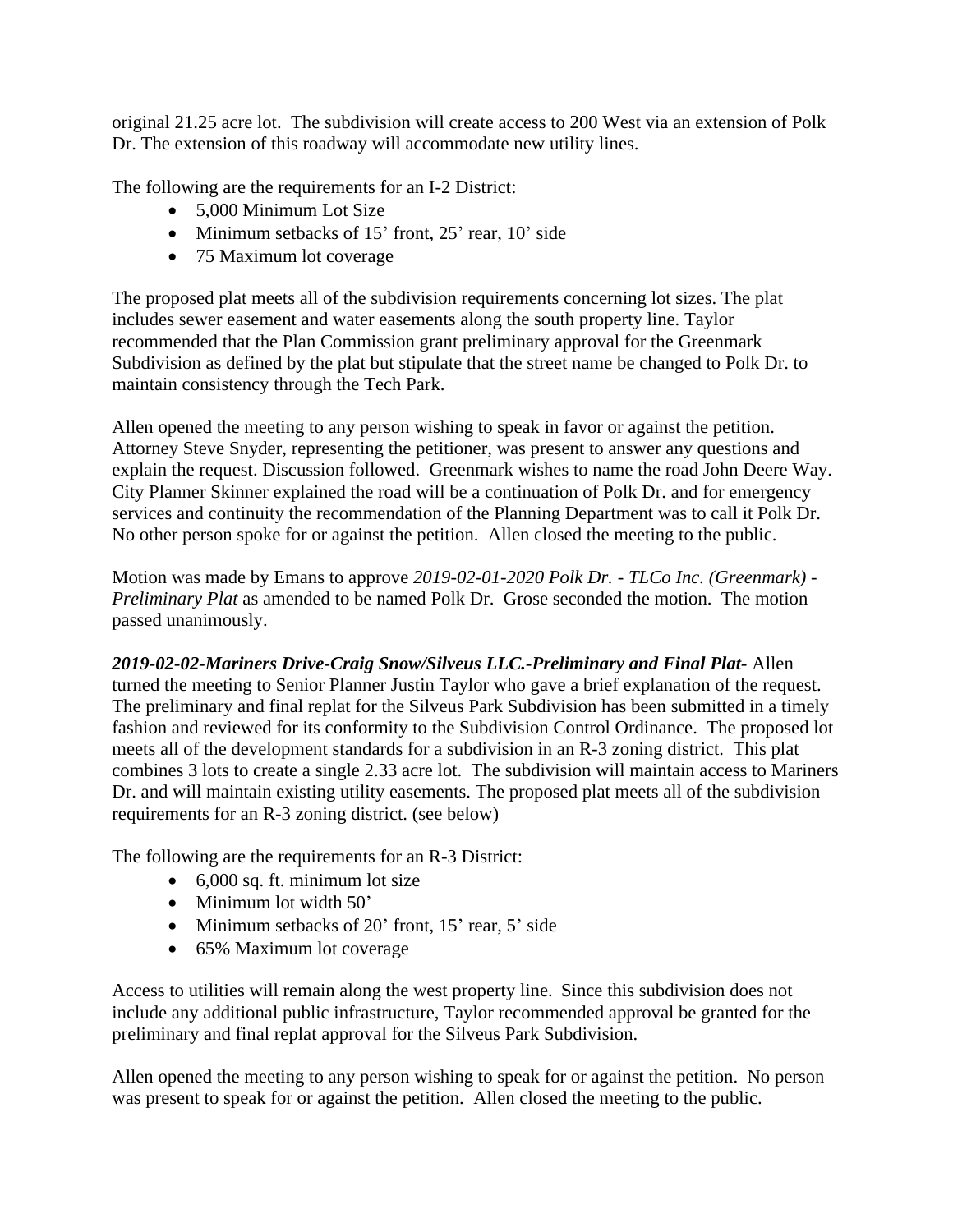Keeven made a motion to approve Preliminary Re-plat *2019-02-02-Mariners Drive-Craig Snow/Silveus LLC.* Baumgartner seconded the motion. The motion passed unanimously.

Keeven made a motion to suspend the rules and vote on the final re-plat. Quance seconded the motion. The motion passed unanimously.

Keeven made a motion to approve the Final Re-plat *2019-02-02-Mariners Drive-Craig Snow/Silveus LLC.* Quance seconded the motion. The motion passed unanimously.

*2019-02-03- 715 Orthopedic Dr.-Bill Cupp/ Lake City Properties, LLC - Preliminary and Final Plat-* Allen turned the meeting to Senior Planner Justin Taylor. The preliminary and final plat for the Lake City Complex Subdivision has been submitted in a timely fashion and reviewed for its conformity to the Subdivision Control Ordinance. The proposed lots meet all of the development standards for a subdivision in an I-2 zoning district. This plat creates 2 lots from the original 12.33 acre lot. The subdivision will maintain access to Orthopedic Dr. and will maintain existing utility easements.

The following are the requirements for an I-2 District:

- 5,000 sq. ft. Minimum Lot Size
- Minimum setbacks of 15' front, 25' rear, 10' side
- 75% Maximum lot coverage

The proposed plat meets all of the subdivision requirements concerning lot sizes. The plat includes sewer and water easements along the east property line. Since this plat does not include the addition of new public infrastructure, Taylor recommended that the Plan Commission grant preliminary and final plat approval for the Lake City Complex Subdivision.

Allen opened the meeting to any person wishing to speak in favor or against the petition. No person was present to speak for or against the petition. Allen closed the meeting to the public.

Keeven made a motion to approve the preliminary plat. Baumgartner seconded the motion. The motion passed unanimously.

Grose made a motion to suspend the rules and vote on the final plat. Keeven seconded the motion. The motion passed unanimously.

Grose made a motion to approve the final plat. Quance seconded the motion. The motion passed unanimously.

**2***019-02-04-300 N. Escalade Way-Petro Family, LLC. - Preliminary Re-Plat-* Allen turned the meeting to Senior Planner Justin Taylor. The preliminary re-plat for the Escalade Park Subdivision been submitted in a timely fashion and reviewed for its conformity to the Subdivision Control Ordinance. The proposed lots meet all of the development standards for a subdivision in a C-3 zoning district. This plat creates 3 new lots from the original 9.46 acre lot. The subdivision will maintain access to 300 North, and will maintain existing utility easements from the south side of the property.